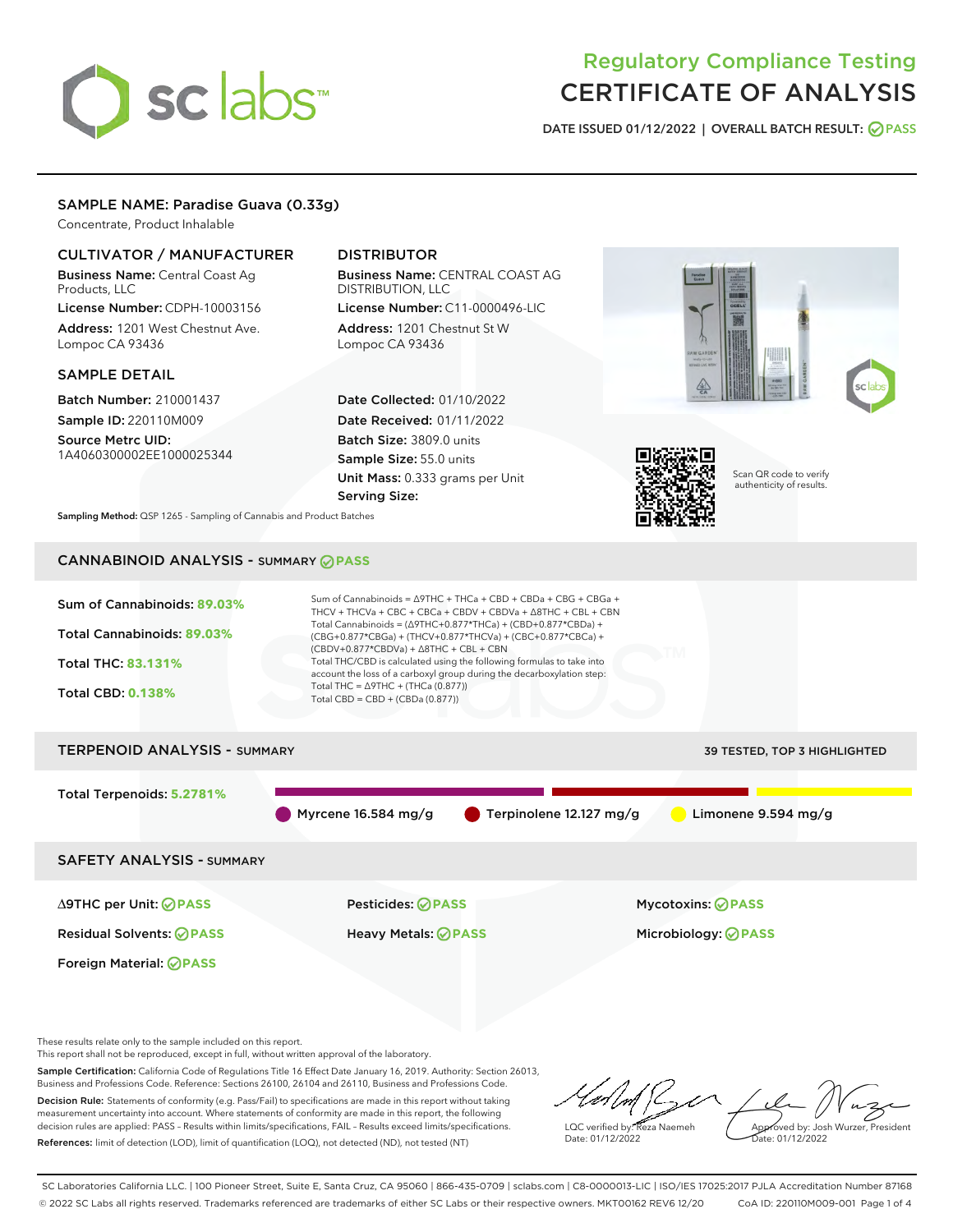



PARADISE GUAVA (0.33G) | DATE ISSUED 01/12/2022 | OVERALL BATCH RESULT: @ PASS

#### CANNABINOID TEST RESULTS - 01/11/2022 2 PASS

Tested by high-performance liquid chromatography with diode-array detection (HPLC-DAD). **Method:** QSP 1157 - Analysis of Cannabinoids by HPLC-DAD

#### TOTAL CANNABINOIDS: **89.03%**

Total Cannabinoids (Total THC) + (Total CBD) + (Total CBG) + (Total THCV) + (Total CBC) + (Total CBDV) + ∆8THC + CBL + CBN

TOTAL THC: **83.131%** Total THC (∆9THC+0.877\*THCa)

TOTAL CBD: **0.138%**

Total CBD (CBD+0.877\*CBDa)

TOTAL CBG: 4.139% Total CBG (CBG+0.877\*CBGa)

TOTAL THCV: 1.14% Total THCV (THCV+0.877\*THCVa)

TOTAL CBC: ND Total CBC (CBC+0.877\*CBCa)

TOTAL CBDV: ND Total CBDV (CBDV+0.877\*CBDVa)

| <b>COMPOUND</b>            | LOD/LOQ<br>(mg/g) | <b>MEASUREMENT</b><br><b>UNCERTAINTY</b><br>(mg/g) | <b>RESULT</b><br>(mg/g) | <b>RESULT</b><br>(%) |
|----------------------------|-------------------|----------------------------------------------------|-------------------------|----------------------|
| Δ9THC                      | 0.06 / 0.26       | ±28.597                                            | 831.31                  | 83.131               |
| <b>CBG</b>                 | 0.06 / 0.19       | ±1.631                                             | 41.39                   | 4.139                |
| <b>THCV</b>                | 0.1 / 0.2         | ±0.57                                              | 11.4                    | 1.14                 |
| $\triangle$ 8THC           | 0.1/0.4           | ±0.22                                              | 2.7                     | 0.27                 |
| <b>CBN</b>                 | 0.1/0.3           | ±0.14                                              | 2.1                     | 0.21                 |
| <b>CBD</b>                 | 0.07/0.29         | ±0.064                                             | 1.38                    | 0.138                |
| <b>THCa</b>                | 0.05/0.14         | N/A                                                | <b>ND</b>               | <b>ND</b>            |
| <b>THCVa</b>               | 0.07/0.20         | N/A                                                | <b>ND</b>               | <b>ND</b>            |
| <b>CBDa</b>                | 0.02/0.19         | N/A                                                | <b>ND</b>               | <b>ND</b>            |
| <b>CBDV</b>                | 0.04 / 0.15       | N/A                                                | <b>ND</b>               | <b>ND</b>            |
| <b>CBDVa</b>               | 0.03/0.53         | N/A                                                | <b>ND</b>               | <b>ND</b>            |
| <b>CBGa</b>                | 0.1 / 0.2         | N/A                                                | <b>ND</b>               | <b>ND</b>            |
| <b>CBL</b>                 | 0.06 / 0.24       | N/A                                                | <b>ND</b>               | <b>ND</b>            |
| <b>CBC</b>                 | 0.2 / 0.5         | N/A                                                | <b>ND</b>               | <b>ND</b>            |
| <b>CBCa</b>                | 0.07 / 0.28       | N/A                                                | <b>ND</b>               | <b>ND</b>            |
| <b>SUM OF CANNABINOIDS</b> |                   |                                                    | 890.3 mg/g              | 89.03%               |

#### **UNIT MASS: 0.333 grams per Unit**

| ∆9THC per Unit                        | 1100 per-package limit | 276.83 mg/unit | <b>PASS</b> |
|---------------------------------------|------------------------|----------------|-------------|
| <b>Total THC per Unit</b>             |                        | 276.83 mg/unit |             |
| <b>CBD per Unit</b>                   |                        | $0.46$ mg/unit |             |
| <b>Total CBD per Unit</b>             |                        | $0.46$ mg/unit |             |
| Sum of Cannabinoids<br>per Unit       |                        | 296.5 mg/unit  |             |
| <b>Total Cannabinoids</b><br>per Unit |                        | 296.5 mg/unit  |             |

| <b>COMPOUND</b>          | LOD/LOQ<br>(mg/g) | <b>MEASUREMENT</b><br><b>UNCERTAINTY</b><br>(mg/g) | <b>RESULT</b><br>(mg/g)                         | <b>RESULT</b><br>$(\%)$ |
|--------------------------|-------------------|----------------------------------------------------|-------------------------------------------------|-------------------------|
| <b>Myrcene</b>           | 0.008 / 0.025     | ±0.2139                                            | 16.584                                          | 1.6584                  |
| Terpinolene              | 0.008 / 0.026     | ±0.2486                                            | 12.127                                          | 1.2127                  |
| Limonene                 | 0.005 / 0.016     | ±0.1372                                            | 9.594                                           | 0.9594                  |
| $\beta$ Caryophyllene    | 0.004 / 0.012     | ±0.1020                                            | 2.865                                           | 0.2865                  |
| $\beta$ Pinene           | 0.004 / 0.014     | ±0.0300                                            | 2.609                                           | 0.2609                  |
| $\alpha$ Pinene          | 0.005 / 0.017     | ±0.0200                                            | 2.331                                           | 0.2331                  |
| Ocimene                  | 0.011 / 0.038     | ±0.0608                                            | 1.895                                           | 0.1895                  |
| Linalool                 | 0.009 / 0.032     | ±0.0311                                            | 0.818                                           | 0.0818                  |
| $\alpha$ Humulene        | 0.009/0.029       | ±0.0239                                            | 0.743                                           | 0.0743                  |
| $\alpha$ Phellandrene    | 0.006 / 0.020     | ±0.0065                                            | 0.475                                           | 0.0475                  |
| <b>Terpineol</b>         | 0.016 / 0.055     | ±0.0254                                            | 0.414                                           | 0.0414                  |
| 3 Carene                 | 0.005 / 0.018     | ±0.0057                                            | 0.403                                           | 0.0403                  |
| Fenchol                  | 0.010 / 0.034     | ±0.0144                                            | 0.373                                           | 0.0373                  |
| $\alpha$ Terpinene       | 0.005 / 0.017     | ±0.0054                                            | 0.365                                           | 0.0365                  |
| $trans-\beta$ -Farnesene | 0.008 / 0.025     | ±0.0111                                            | 0.313                                           | 0.0313                  |
| $\gamma$ Terpinene       | 0.006 / 0.018     | ±0.0048                                            | 0.279                                           | 0.0279                  |
| Camphene                 | 0.005 / 0.015     | ±0.0022                                            | 0.192                                           | 0.0192                  |
| <b>Borneol</b>           | 0.005 / 0.016     | ±0.0033                                            | 0.079                                           | 0.0079                  |
| Sabinene                 | 0.004 / 0.014     | ±0.0007                                            | 0.056                                           | 0.0056                  |
| Guaiol                   | 0.009 / 0.030     | ±0.0024                                            | 0.050                                           | 0.0050                  |
| p-Cymene                 | 0.005 / 0.016     | ±0.0011                                            | 0.041                                           | 0.0041                  |
| Eucalyptol               | 0.006 / 0.018     | ±0.0010                                            | 0.041                                           | 0.0041                  |
| $\alpha$ Bisabolol       | 0.008 / 0.026     | ±0.0021                                            | 0.039                                           | 0.0039                  |
| Nerolidol                | 0.009 / 0.028     | ±0.0022                                            | 0.035                                           | 0.0035                  |
| Sabinene Hydrate         | 0.006 / 0.022     | ±0.0010                                            | 0.026                                           | 0.0026                  |
| Citronellol              | 0.003 / 0.010     | ±0.0012                                            | 0.025                                           | 0.0025                  |
| Geraniol                 | 0.002 / 0.007     | ±0.0004                                            | 0.009                                           | 0.0009                  |
| Nerol                    | 0.003 / 0.011     | N/A                                                | <loq< th=""><th><loq< th=""></loq<></th></loq<> | <loq< th=""></loq<>     |
| Caryophyllene<br>Oxide   | 0.010 / 0.033     | N/A                                                | <loq< th=""><th><loq< th=""></loq<></th></loq<> | <loq< th=""></loq<>     |
| Fenchone                 | 0.009 / 0.028     | N/A                                                | ND                                              | ND                      |
| (-)-Isopulegol           | 0.005 / 0.016     | N/A                                                | ND                                              | ND                      |
| Camphor                  | 0.006 / 0.019     | N/A                                                | ND                                              | ND                      |
| Isoborneol               | 0.004 / 0.012     | N/A                                                | ND                                              | ND                      |
| Menthol                  | 0.008 / 0.025     | N/A                                                | ND                                              | ND                      |
| R-(+)-Pulegone           | 0.003 / 0.011     | N/A                                                | ND                                              | ND                      |
| <b>Geranyl Acetate</b>   | 0.004 / 0.014     | N/A                                                | ND                                              | ND                      |
| $\alpha$ Cedrene         | 0.005 / 0.016     | N/A                                                | <b>ND</b>                                       | ND                      |
| Valencene                | 0.009 / 0.030     | N/A                                                | ND                                              | ND                      |
| Cedrol                   | 0.008 / 0.027     | N/A                                                | <b>ND</b>                                       | <b>ND</b>               |
| <b>TOTAL TERPENOIDS</b>  |                   |                                                    | 52.781 mg/g                                     | 5.2781%                 |

SC Laboratories California LLC. | 100 Pioneer Street, Suite E, Santa Cruz, CA 95060 | 866-435-0709 | sclabs.com | C8-0000013-LIC | ISO/IES 17025:2017 PJLA Accreditation Number 87168 © 2022 SC Labs all rights reserved. Trademarks referenced are trademarks of either SC Labs or their respective owners. MKT00162 REV6 12/20 CoA ID: 220110M009-001 Page 2 of 4

# TERPENOID TEST RESULTS - 01/12/2022

Terpene analysis utilizing gas chromatography-flame ionization detection (GC-FID). **Method:** QSP 1192 - Analysis of Terpenoids by GC-FID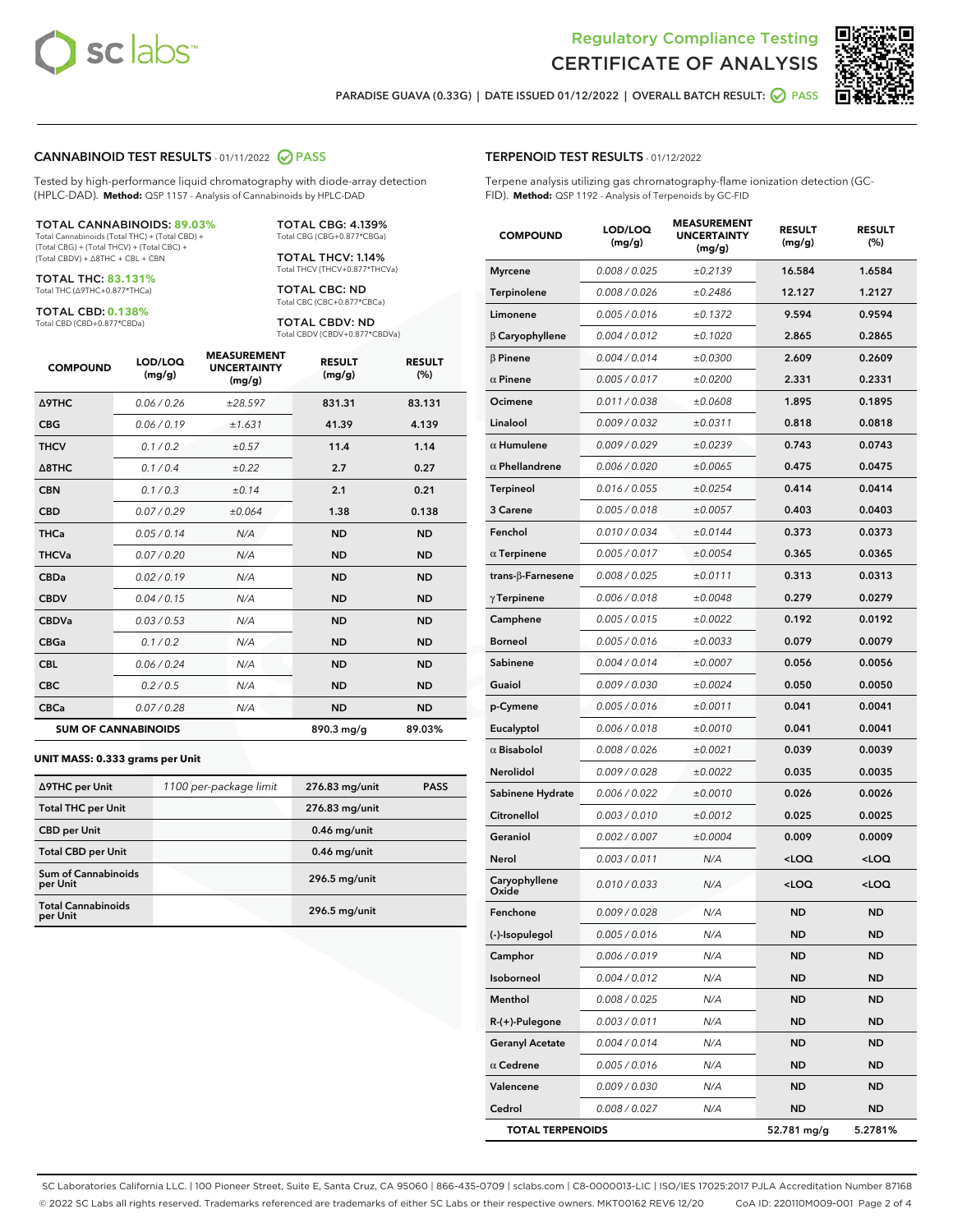



PARADISE GUAVA (0.33G) | DATE ISSUED 01/12/2022 | OVERALL BATCH RESULT: @ PASS

# CATEGORY 1 PESTICIDE TEST RESULTS - 01/12/2022 2 PASS

Pesticide and plant growth regulator analysis utilizing high-performance liquid chromatography-mass spectrometry (HPLC-MS) or gas chromatography-mass spectrometry (GC-MS). \*GC-MS utilized where indicated. **Method:** QSP 1212 - Analysis of Pesticides and Mycotoxins by LC-MS or QSP 1213 - Analysis of Pesticides by GC-MS

| <b>COMPOUND</b>             | LOD/LOQ<br>$(\mu g/g)$ | <b>ACTION</b><br><b>LIMIT</b><br>$(\mu g/g)$ | <b>MEASUREMENT</b><br><b>UNCERTAINTY</b><br>$(\mu g/g)$ | <b>RESULT</b><br>$(\mu g/g)$ | <b>RESULT</b> |
|-----------------------------|------------------------|----------------------------------------------|---------------------------------------------------------|------------------------------|---------------|
| Aldicarb                    | 0.03 / 0.08            | $\ge$ LOD                                    | N/A                                                     | <b>ND</b>                    | <b>PASS</b>   |
| Carbofuran                  | 0.02 / 0.05            | $\ge$ LOD                                    | N/A                                                     | <b>ND</b>                    | <b>PASS</b>   |
| Chlordane*                  | 0.03 / 0.08            | $\ge$ LOD                                    | N/A                                                     | <b>ND</b>                    | <b>PASS</b>   |
| Chlorfenapyr*               | 0.03/0.10              | $\ge$ LOD                                    | N/A                                                     | <b>ND</b>                    | <b>PASS</b>   |
| Chlorpyrifos                | 0.02 / 0.06            | $\ge$ LOD                                    | N/A                                                     | <b>ND</b>                    | <b>PASS</b>   |
| Coumaphos                   | 0.02 / 0.07            | $\ge$ LOD                                    | N/A                                                     | <b>ND</b>                    | <b>PASS</b>   |
| Daminozide                  | 0.02 / 0.07            | $\ge$ LOD                                    | N/A                                                     | <b>ND</b>                    | <b>PASS</b>   |
| <b>DDVP</b><br>(Dichlorvos) | 0.03/0.09              | $\ge$ LOD                                    | N/A                                                     | <b>ND</b>                    | <b>PASS</b>   |
| Dimethoate                  | 0.03 / 0.08            | $\ge$ LOD                                    | N/A                                                     | <b>ND</b>                    | <b>PASS</b>   |
| Ethoprop(hos)               | 0.03/0.10              | $\ge$ LOD                                    | N/A                                                     | <b>ND</b>                    | <b>PASS</b>   |
| Etofenprox                  | 0.02/0.06              | $>$ LOD                                      | N/A                                                     | <b>ND</b>                    | <b>PASS</b>   |
| Fenoxycarb                  | 0.03 / 0.08            | $>$ LOD                                      | N/A                                                     | <b>ND</b>                    | <b>PASS</b>   |
| Fipronil                    | 0.03 / 0.08            | $>$ LOD                                      | N/A                                                     | <b>ND</b>                    | <b>PASS</b>   |
| Imazalil                    | 0.02 / 0.06            | $\ge$ LOD                                    | N/A                                                     | <b>ND</b>                    | <b>PASS</b>   |
| <b>Methiocarb</b>           | 0.02 / 0.07            | $\ge$ LOD                                    | N/A                                                     | <b>ND</b>                    | <b>PASS</b>   |
| Methyl<br>parathion         | 0.03/0.10              | $\ge$ LOD                                    | N/A                                                     | <b>ND</b>                    | <b>PASS</b>   |
| <b>Mevinphos</b>            | 0.03/0.09              | $\ge$ LOD                                    | N/A                                                     | <b>ND</b>                    | <b>PASS</b>   |
| Paclobutrazol               | 0.02 / 0.05            | $\ge$ LOD                                    | N/A                                                     | <b>ND</b>                    | <b>PASS</b>   |
| Propoxur                    | 0.03/0.09              | $\ge$ LOD                                    | N/A                                                     | <b>ND</b>                    | <b>PASS</b>   |
| Spiroxamine                 | 0.03 / 0.08            | $\ge$ LOD                                    | N/A                                                     | <b>ND</b>                    | <b>PASS</b>   |
| Thiacloprid                 | 0.03/0.10              | $\ge$ LOD                                    | N/A                                                     | <b>ND</b>                    | <b>PASS</b>   |

# CATEGORY 2 PESTICIDE TEST RESULTS - 01/12/2022 2 PASS

| <b>COMPOUND</b>          | LOD/LOO<br>$(\mu g/g)$ | <b>ACTION</b><br>LIMIT<br>$(\mu g/g)$ | <b>MEASUREMENT</b><br><b>UNCERTAINTY</b><br>$(\mu g/g)$ | <b>RESULT</b><br>$(\mu g/g)$ | <b>RESULT</b> |  |
|--------------------------|------------------------|---------------------------------------|---------------------------------------------------------|------------------------------|---------------|--|
| Abamectin                | 0.03/0.10              | 0.1                                   | N/A                                                     | <b>ND</b>                    | <b>PASS</b>   |  |
| Acephate                 | 0.02/0.07              | 0.1                                   | N/A                                                     | <b>ND</b>                    | <b>PASS</b>   |  |
| Acequinocyl              | 0.02/0.07              | 0.1                                   | N/A                                                     | <b>ND</b>                    | <b>PASS</b>   |  |
| Acetamiprid              | 0.02 / 0.05            | 0.1                                   | N/A                                                     | <b>ND</b>                    | <b>PASS</b>   |  |
| Azoxystrobin             | 0.02/0.07              | 0.1                                   | N/A                                                     | <b>ND</b>                    | <b>PASS</b>   |  |
| <b>Bifenazate</b>        | 0.01 / 0.04            | 0.1                                   | N/A                                                     | <b>ND</b>                    | <b>PASS</b>   |  |
| <b>Bifenthrin</b>        | 0.02 / 0.05            | 3                                     | N/A                                                     | <b>ND</b>                    | <b>PASS</b>   |  |
| <b>Boscalid</b>          | 0.03/0.09              | 0.1                                   | N/A                                                     | <b>ND</b>                    | <b>PASS</b>   |  |
| Captan                   | 0.19/0.57              | 0.7                                   | N/A                                                     | <b>ND</b>                    | <b>PASS</b>   |  |
| Carbaryl                 | 0.02/0.06              | 0.5                                   | N/A                                                     | <b>ND</b>                    | <b>PASS</b>   |  |
| Chlorantranilip-<br>role | 0.04/0.12              | 10                                    | N/A                                                     | <b>ND</b>                    | <b>PASS</b>   |  |
| Clofentezine             | 0.03/0.09              | 0.1                                   | N/A                                                     | <b>ND</b>                    | <b>PASS</b>   |  |

| <b>COMPOUND</b>               | LOD/LOQ<br>(µg/g) | <b>ACTION</b><br><b>LIMIT</b><br>(µg/g) | <b>MEASUREMENT</b><br><b>UNCERTAINTY</b><br>$(\mu g/g)$ | <b>RESULT</b><br>(µg/g) | <b>RESULT</b> |
|-------------------------------|-------------------|-----------------------------------------|---------------------------------------------------------|-------------------------|---------------|
| Cyfluthrin                    | 0.12 / 0.38       | $\overline{c}$                          | N/A                                                     | <b>ND</b>               | <b>PASS</b>   |
| Cypermethrin                  | 0.11 / 0.32       | 1                                       | N/A                                                     | <b>ND</b>               | <b>PASS</b>   |
| <b>Diazinon</b>               | 0.02 / 0.05       | 0.1                                     | N/A                                                     | <b>ND</b>               | <b>PASS</b>   |
| Dimethomorph                  | 0.03 / 0.09       | 2                                       | N/A                                                     | <b>ND</b>               | <b>PASS</b>   |
| Etoxazole                     | 0.02 / 0.06       | 0.1                                     | N/A                                                     | <b>ND</b>               | <b>PASS</b>   |
| Fenhexamid                    | 0.03 / 0.09       | 0.1                                     | N/A                                                     | <b>ND</b>               | <b>PASS</b>   |
| Fenpyroximate                 | 0.02 / 0.06       | 0.1                                     | N/A                                                     | <b>ND</b>               | <b>PASS</b>   |
| Flonicamid                    | 0.03 / 0.10       | 0.1                                     | N/A                                                     | <b>ND</b>               | <b>PASS</b>   |
| Fludioxonil                   | 0.03 / 0.10       | 0.1                                     | N/A                                                     | <b>ND</b>               | <b>PASS</b>   |
| Hexythiazox                   | 0.02 / 0.07       | 0.1                                     | N/A                                                     | <b>ND</b>               | <b>PASS</b>   |
| Imidacloprid                  | 0.04 / 0.11       | 5                                       | N/A                                                     | <b>ND</b>               | <b>PASS</b>   |
| Kresoxim-methyl               | 0.02 / 0.07       | 0.1                                     | N/A                                                     | <b>ND</b>               | <b>PASS</b>   |
| Malathion                     | 0.03 / 0.09       | 0.5                                     | N/A                                                     | <b>ND</b>               | <b>PASS</b>   |
| Metalaxyl                     | 0.02 / 0.07       | $\overline{c}$                          | N/A                                                     | <b>ND</b>               | <b>PASS</b>   |
| Methomyl                      | 0.03 / 0.10       | $\mathcal{I}$                           | N/A                                                     | <b>ND</b>               | <b>PASS</b>   |
| Myclobutanil                  | 0.03 / 0.09       | 0.1                                     | N/A                                                     | <b>ND</b>               | <b>PASS</b>   |
| <b>Naled</b>                  | 0.02 / 0.07       | 0.1                                     | N/A                                                     | <b>ND</b>               | <b>PASS</b>   |
| Oxamyl                        | 0.04 / 0.11       | 0.5                                     | N/A                                                     | <b>ND</b>               | <b>PASS</b>   |
| Pentachloronitro-<br>benzene* | 0.03/0.09         | 0.1                                     | N/A                                                     | <b>ND</b>               | <b>PASS</b>   |
| Permethrin                    | 0.04 / 0.12       | 0.5                                     | N/A                                                     | <b>ND</b>               | <b>PASS</b>   |
| Phosmet                       | 0.03 / 0.10       | 0.1                                     | N/A                                                     | <b>ND</b>               | <b>PASS</b>   |
| Piperonylbu-<br>toxide        | 0.02 / 0.07       | 3                                       | N/A                                                     | <b>ND</b>               | <b>PASS</b>   |
| Prallethrin                   | 0.03 / 0.08       | 0.1                                     | N/A                                                     | <b>ND</b>               | <b>PASS</b>   |
| Propiconazole                 | 0.02 / 0.07       | 0.1                                     | N/A                                                     | <b>ND</b>               | <b>PASS</b>   |
| Pyrethrins                    | 0.04 / 0.12       | 0.5                                     | N/A                                                     | <b>ND</b>               | <b>PASS</b>   |
| Pyridaben                     | 0.02 / 0.07       | 0.1                                     | N/A                                                     | <b>ND</b>               | <b>PASS</b>   |
| Spinetoram                    | 0.02 / 0.07       | 0.1                                     | N/A                                                     | <b>ND</b>               | <b>PASS</b>   |
| Spinosad                      | 0.02 / 0.07       | 0.1                                     | N/A                                                     | <b>ND</b>               | <b>PASS</b>   |
| Spiromesifen                  | 0.02 / 0.05       | 0.1                                     | N/A                                                     | <b>ND</b>               | <b>PASS</b>   |
| Spirotetramat                 | 0.02 / 0.06       | 0.1                                     | N/A                                                     | ND                      | <b>PASS</b>   |
| Tebuconazole                  | 0.02 / 0.07       | 0.1                                     | N/A                                                     | <b>ND</b>               | <b>PASS</b>   |
| Thiamethoxam                  | 0.03 / 0.10       | 5                                       | N/A                                                     | <b>ND</b>               | <b>PASS</b>   |
| Trifloxystrobin               | 0.03 / 0.08       | 0.1                                     | N/A                                                     | <b>ND</b>               | <b>PASS</b>   |

SC Laboratories California LLC. | 100 Pioneer Street, Suite E, Santa Cruz, CA 95060 | 866-435-0709 | sclabs.com | C8-0000013-LIC | ISO/IES 17025:2017 PJLA Accreditation Number 87168 © 2022 SC Labs all rights reserved. Trademarks referenced are trademarks of either SC Labs or their respective owners. MKT00162 REV6 12/20 CoA ID: 220110M009-001 Page 3 of 4